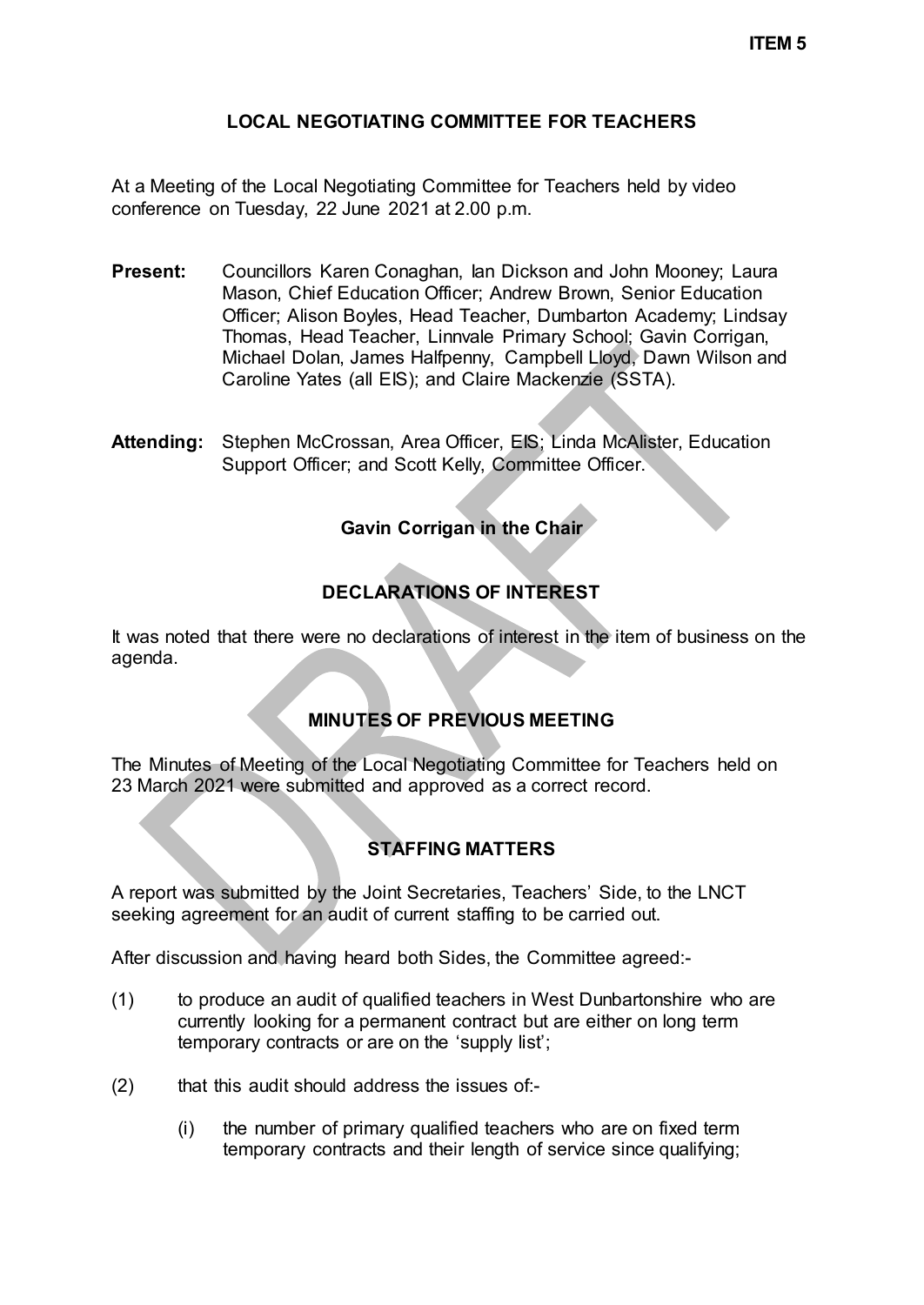- (ii) the number of primary qualified teachers who are on our supply list and their length of service since qualifying;
- (iii) the number of secondary qualified teacher who are on fixed term temporary contracts including subject and length of service;
- (iv) the number of secondary qualified teachers who are on the supply list, their subject and their length of service since qualifying;
- (v) the number of probationer teachers which WDC have been allocated for this coming year including a breakdown of primary, secondary and subject specialism;
- (vi) any additional probationer teachers requested by the authority with a break down as above; and
- (vii) promoted teachers on split contracts e.g. 0.5 PT and the remainder of the week on a teacher contract but not a PT job share situation, either through core funding or temporary additional funding;
- (3) that if it was possible to do so then the audit should be carried out in time for the December 2021 meeting of the LNCT; and
- (4) to note the Chief Education Officer's comments in relation to the report, and in particular:-
	- (i) that while there were a number of qualified teachers without permanent posts, it was inaccurate to refer to there being a 'surplus' of such teachers;
	- (ii) that funding obtained through the Pupil Equity Fund was required to be managed in accordance with Scottish Government guidance;
	- (iii) that the Teacher Induction scheme does not guarantee a teacher a post at the end of the their training agreement, and that this was the case in each local authority;
	- (iv) that it was not thought that there was a significant difference between West Dunbartonshire and neighbouring authorities in terms of how they addressed job opportunities for probationers but that this would be confirmed during the audit;
	- (v) that the inclusion of teachers on the West Dunbartonshire supply list didn't create an obligation on the authority to offer work, or on the teachers to accept any, and so it was inaccurate to characterise this as a 'zero hours contract'; and
	- (vi) that there would be no financial implications provided that the Council keeps within its budget and that it would not be possible for additional teaching posts to be created where they were not required.